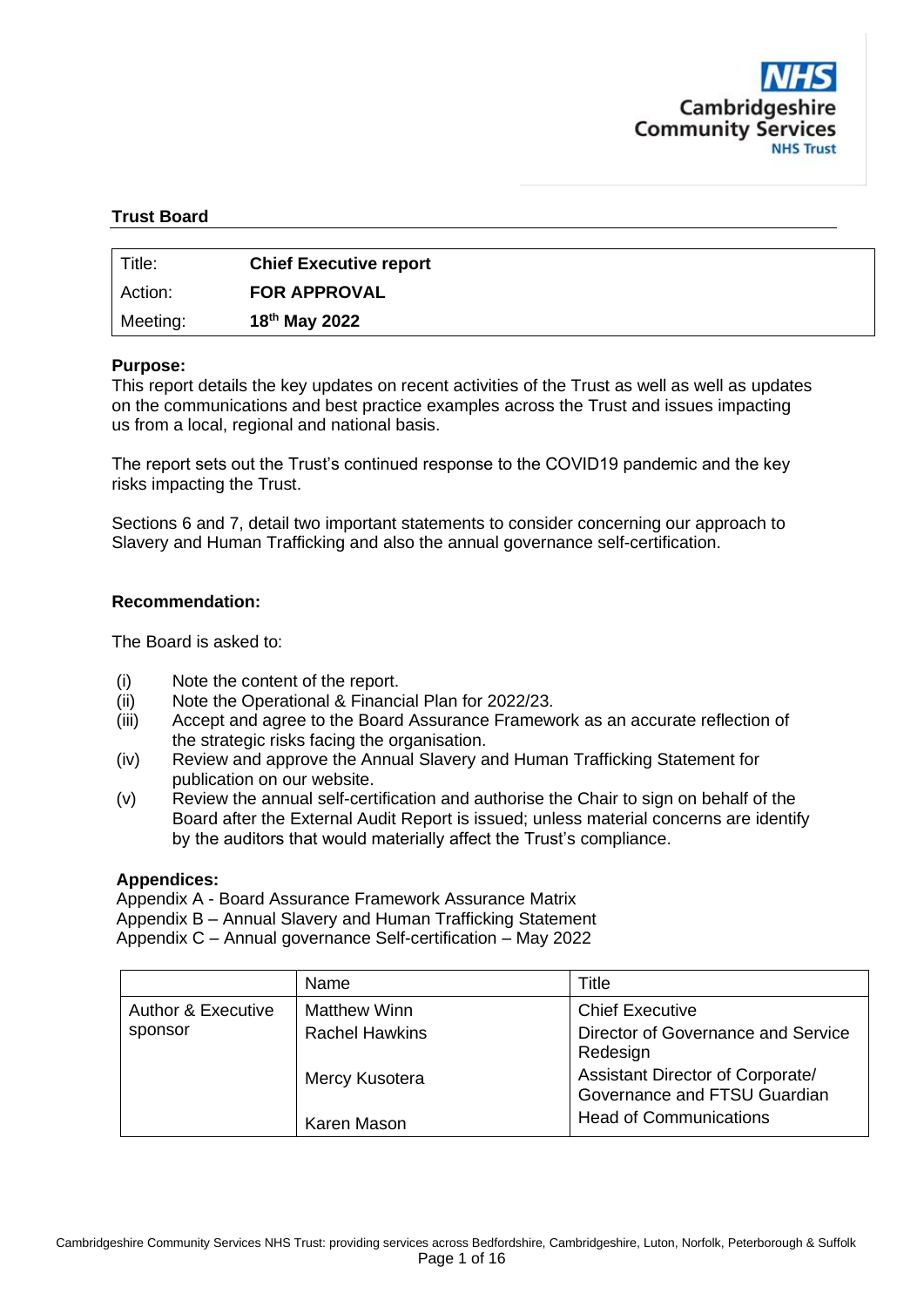### **Trust Objectives**

| <b>Objective</b>              | How the report supports achievement of the<br><b>Trust objectives:</b>                                                                                                                                                                                |  |  |  |  |  |
|-------------------------------|-------------------------------------------------------------------------------------------------------------------------------------------------------------------------------------------------------------------------------------------------------|--|--|--|--|--|
| Provide outstanding care      | The report describes the recent developments<br>affecting the Trust the last report and board<br>assurance framework includes the key risks facing<br>the Trust that could impact on providing outstanding<br>care to our patients and service users. |  |  |  |  |  |
| Collaborate with others       | Implicit in the update on Integrated care systems<br>(section 1); the joint approach on financial planning<br>(section 3); the joint approach on human trafficking<br>with other organization (section 6)                                             |  |  |  |  |  |
| Be an excellent employer      | Support for staff during the pandemic is key to<br>ensure staff are protected and able to work<br>effectively (section 4)                                                                                                                             |  |  |  |  |  |
| Be a sustainable organisation | Not covered in this report                                                                                                                                                                                                                            |  |  |  |  |  |

|     | Objective                                                                                                            |                                                                                                                                                     |                                      | How the report supports achievement of<br>objectives: |                                                                                           |           |                                        |     |                       |  |  |  |
|-----|----------------------------------------------------------------------------------------------------------------------|-----------------------------------------------------------------------------------------------------------------------------------------------------|--------------------------------------|-------------------------------------------------------|-------------------------------------------------------------------------------------------|-----------|----------------------------------------|-----|-----------------------|--|--|--|
|     |                                                                                                                      | To support the development of a<br>Trust wide Anti-Racism Strategy and<br>Organisational Development Plan.                                          |                                      | Not covered in this report                            |                                                                                           |           |                                        |     |                       |  |  |  |
|     |                                                                                                                      | To finalise the roll out of reverse<br>mentoring as part of all in house<br>development programmes.                                                 |                                      |                                                       | Not covered in this report                                                                |           |                                        |     |                       |  |  |  |
|     |                                                                                                                      | We will measure the impact of our<br>virtual clinical platforms, ensuring that<br>they are fully accessible to the<br>diverse communities we serve. |                                      | Not covered in this report                            |                                                                                           |           |                                        |     |                       |  |  |  |
|     | communities they serve.                                                                                              | We will ensure that the recruitment of<br>our volunteers are from the diverse                                                                       |                                      |                                                       | Intrinsic in the development of the vaccination<br>programme as referenced in section 4.2 |           |                                        |     |                       |  |  |  |
|     | Are any of the following protected characteristics impacted by items covered in the paper<br>Yes $-$ section 4 and 6 |                                                                                                                                                     |                                      |                                                       |                                                                                           |           |                                        |     |                       |  |  |  |
| Age | <b>Disability</b>                                                                                                    | Gender<br>Reassignment                                                                                                                              | Marriage<br>and Civil<br>Partnership |                                                       | Pregnancy<br>and<br>Maternity                                                             | Race<br>冈 | Religion<br>and<br><b>Belief</b><br>m. | Sex | Sexual<br>Orientation |  |  |  |
|     | 冈                                                                                                                    |                                                                                                                                                     |                                      |                                                       |                                                                                           |           |                                        |     |                       |  |  |  |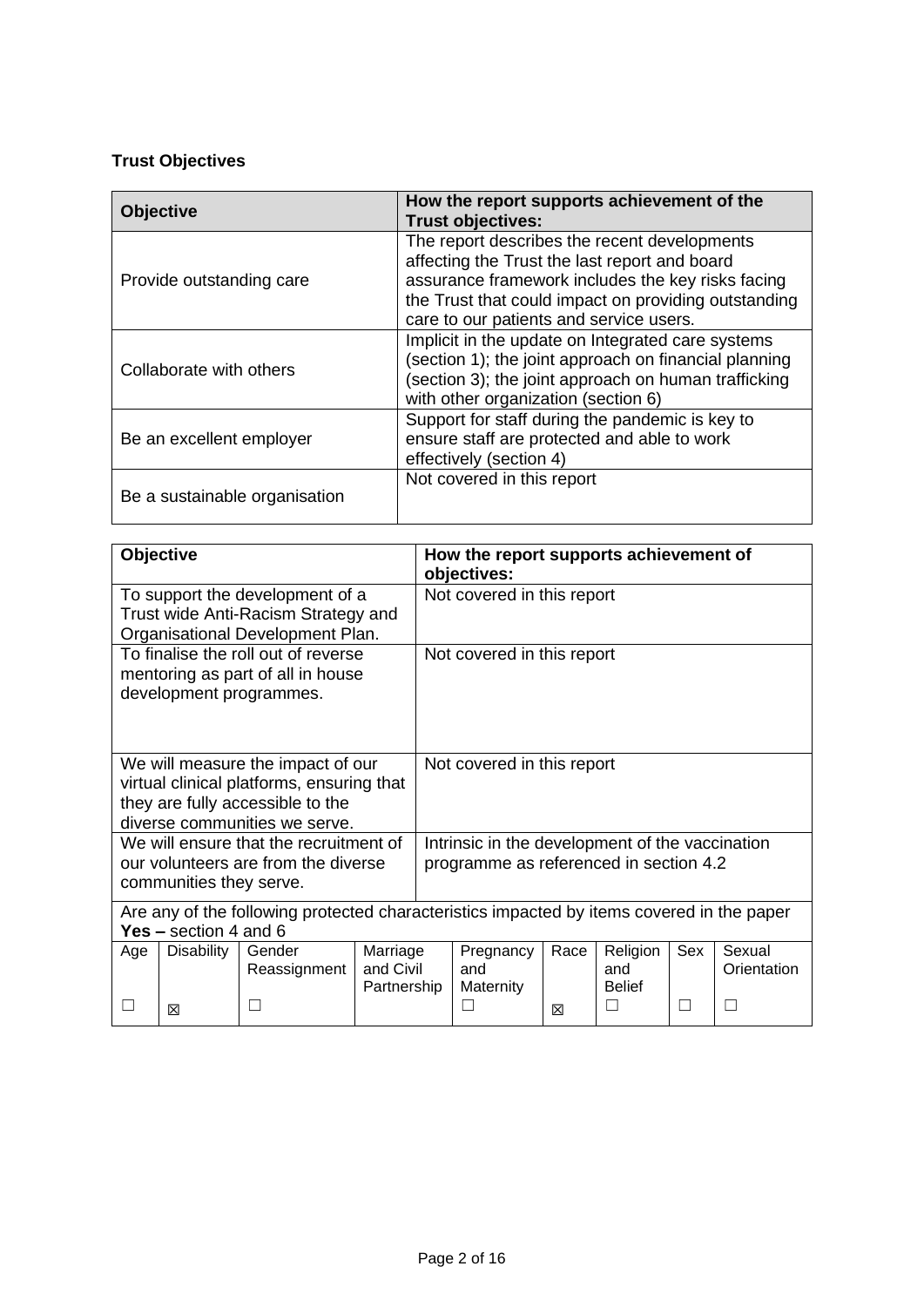#### **1 INTEGARATED CARE SYSTEMS**

- 1.1 The Health and Care Bill received Royal Assent on 28th April 2022 which introduces measures to tackle the COVID-19 backlogs and the establishment of Integrated Care Systems and structures on 1<sup>st</sup> July 2022. The Bill also provides a framework for reform how health and adult social care work together, tackle long waiting lists built up during the pandemic, and address some of the long-term challenges faced by the country including a growing and ageing population, chronic conditions and inequalities in health outcomes.
- 1.2 The two Integrated Care Boards (that we are formally part of) are now finalising their composition, including nominations for partner involvement and when those processes have concluded I will further brief the Board.

#### **2 APPOINTMENT OF NEW DIRECTOR OF CHILDREN AND YOUNG PEOPLE'S SERVICES**

2.1 Dr Steve Bush will be joining the Trust on 20 June 2022 as Executive Director of Children and Young People's Services. Steve previously worked as Clinical Lead with North East London NHS Foundation Trust and has held a number of senior leadership roles in the NHS, Local Authority and Commissioning. He has led on service innovation and transformation projects designed to focus complex health and care systems around the needs of communities. Steve is a Consultant Clinical Psychologist and honorary lecturer in leadership and child and adolescent mental health at the University of Essex.

#### **3 OPERATIONAL and FINANCIAL PLAN 2022/23**

- 3.1 On 16th March 2022, the Board approved the Revenue Budget for the financial year 22/23, which had been informed by our organisations income and expenditure forecasts incorporating national assumptions for cost and income inflation, the Cambridgeshire and Peterborough system financial landscape and agreements with Commissioners from other systems.
- 3.2 The difference in this year planning process has been that all NHS providers and the clinical commissioning group needed to agree a collective approach. The initial organizational and system plan was submitted to NHS England at the end of March with an updated plan to be submitted at the end of April.
- 3.3 The National assumptions for non-pay inflation used for the plan submitted in March, had been influenced by the impact on costs during 21/22, and prior to the now world wide cost price inflation now being experienced. NHS England has subsequently recognised that this additional cost pressure needed to be included as additional costs could not be mitigated solely through efficiency measures, and therefore organisations were required to submit updated plans in the April submission that reflected the new and expected cost inflations..
- 3.4 The national updated planning assumptions included modelling 6.5% non-pay inflation as a prediction for annualised cost inflation. This assumption has meant our balanced plan has needed to be revised to a £1.7m deficit plan. This is the first time the Trust has submitted a deficit operating budget. However due to the additional cost pressures being exerted on our cost base, being exceptional and outside of the bounds of normal risk mitigation, we could only move into a deficit income and expenditure position, or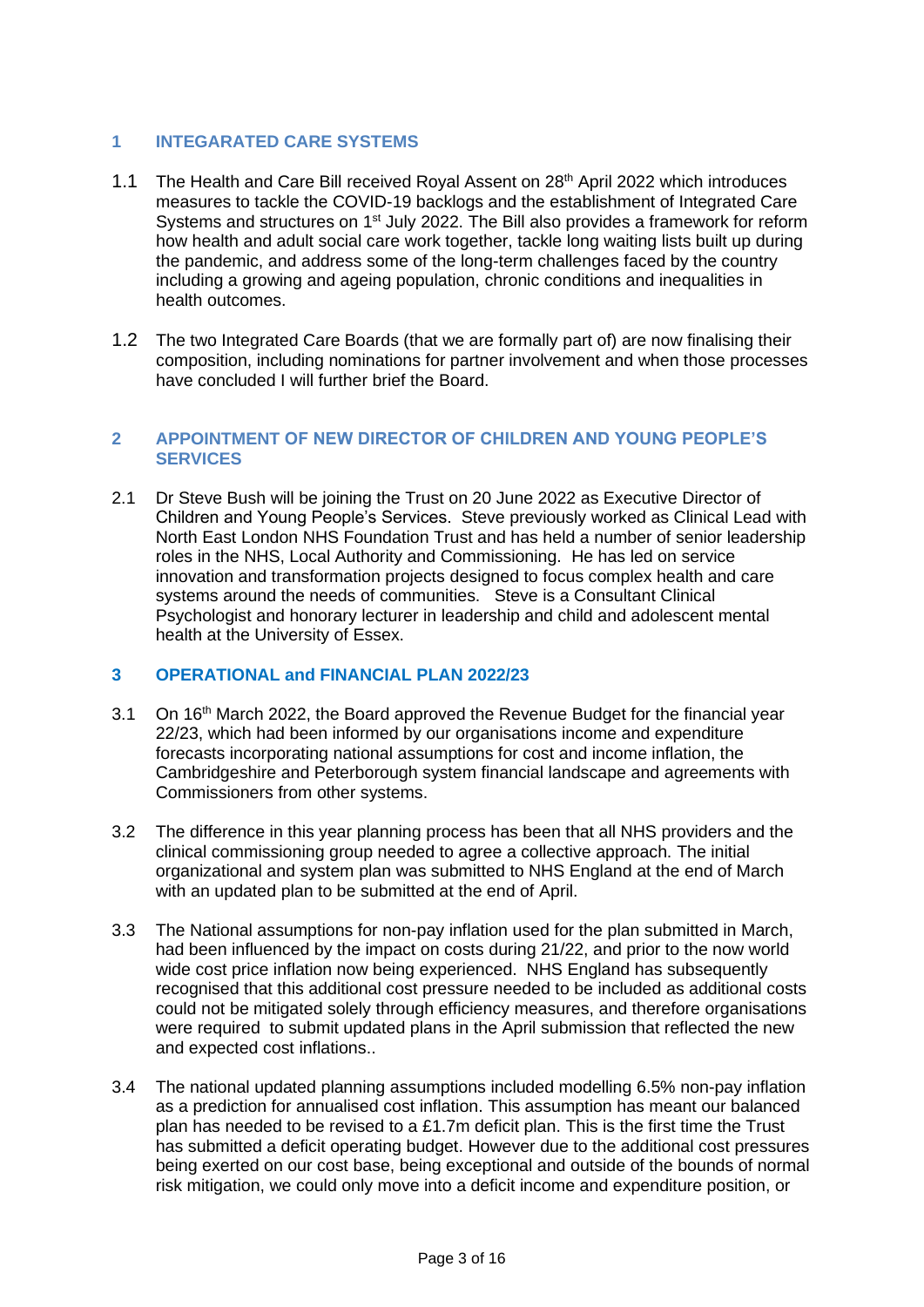make huge changes to our operational team structures that would have an adverse effect on the quality. Therefore, the Trust Executive reluctantly agreed to submit this revised financial position.

- 3.5 This approach was also agreed with Cambridgeshire and Peterborough system partners (our financial host ICS for NHS planning purposes) and the overall revised system deficit is now £76m which. This system deficit projection is comparable with other systems within the Eastern Region
- 3.6 The Board are asked to note:
	- The changes to the national planning assumptions on non pay inflation factors
	- The change in projected revenue outturn for the financial year 2022/23

#### 4 **RESPONSE TO COVID19 PANDEMIC**

- 4.1 The Trust continues to respond to the COVID-19 pandemic maintaining the incident centre arrangements, 7 days a week oversight of the incident and fulfilling our duties in reporting to NHS England.
- 4.2 The Trust has now vaccinated more that £1.4m adults and children. The vaccinating programme continues to offer vaccines to all 5-11 years olds as well as anyone requiring a vaccine. Further national decisions will be made on an additional seasonal booster alongside flu from September onwards.
- 4.3 Trust staff continue to undertake lateral flow tests and Personal Protective Equipment (PPE) continues to be available for all staff that need it and any support to partner organisations and families supporting children with complex needs, are given, as they are needed. There is also no change currently to the request for service users/visitors to wear face coverings.

#### **5 BOARD ASSURANCE FRAMEWORK**

- 5.1 The Trust's Board Assurance Framework (BAF) incorporates a live register of the principal risks faced by the Trust in meeting its strategic objectives. It provides the Trust with a clear and comprehensive method of:
	- ❖ describing the main risks to achieving the organisation's strategic objectives,
	- ❖ describing the controls, assurance and oversight of these risks and
	- ❖ identifying any gaps in controls and assurance
- 5.2 On 4<sup>th</sup> April 2022 there were 7 strategic risks on the Board Assurance Framework. Two of the BAF risks are scoring 20 (3163 and 3164), both relate to workforce challenges. There are 4 operational risks scoring 15 and above.
- 5.3 The strategic risks were last reviewed by the Trust Board on 16th March 2022 as part of the Chief Executive's report. The strategic risks were currently reviewed by the Executive Team on 5th April 2022.
- 5.4 Detailed information on strategic risks and operational risks scoring 15 and above is provided in Appendix 3 of the Integrated Governance Report (agenda item 4).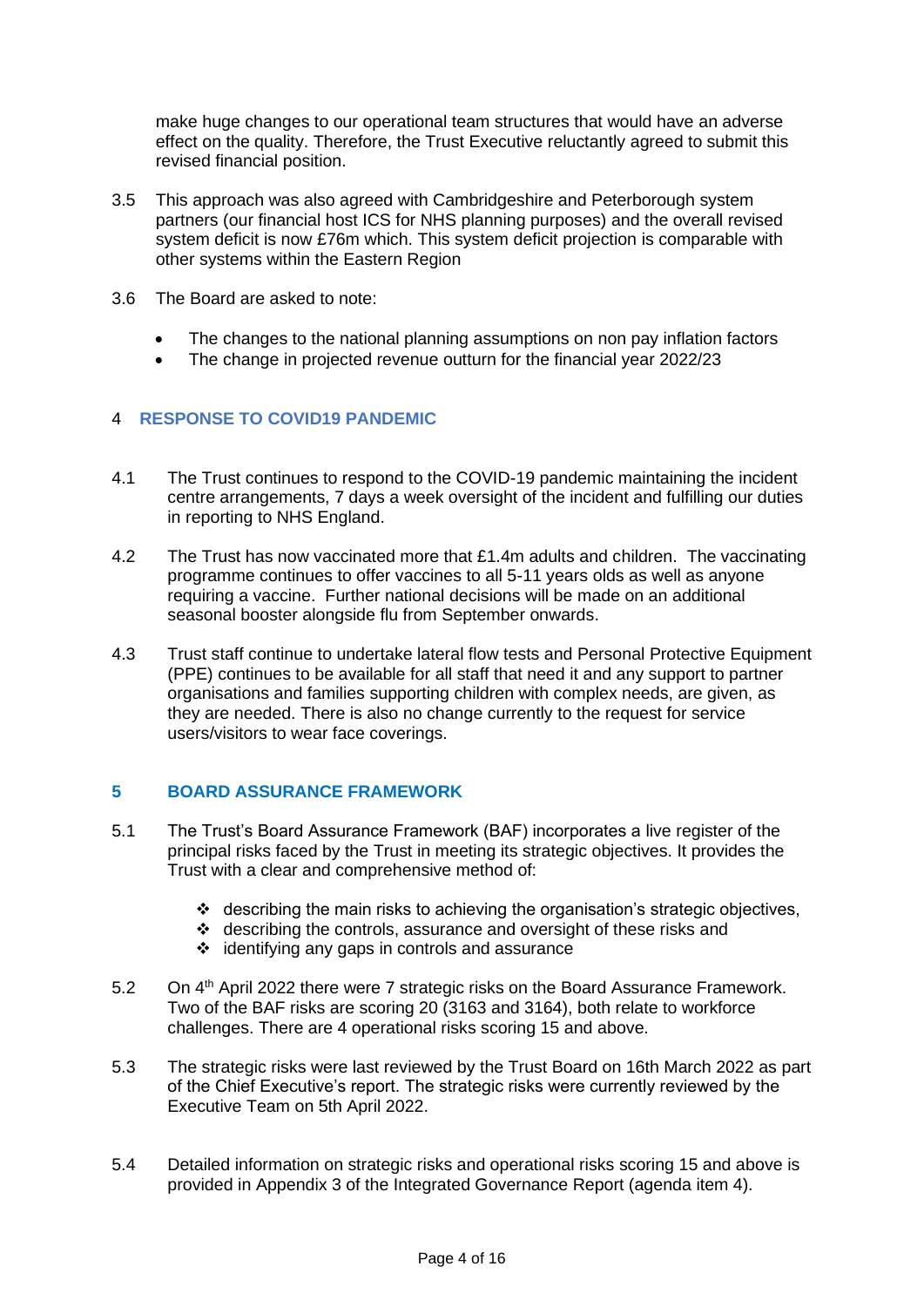

5.5 There are a total of 123 risks on the risk register, 30 of which score above 12.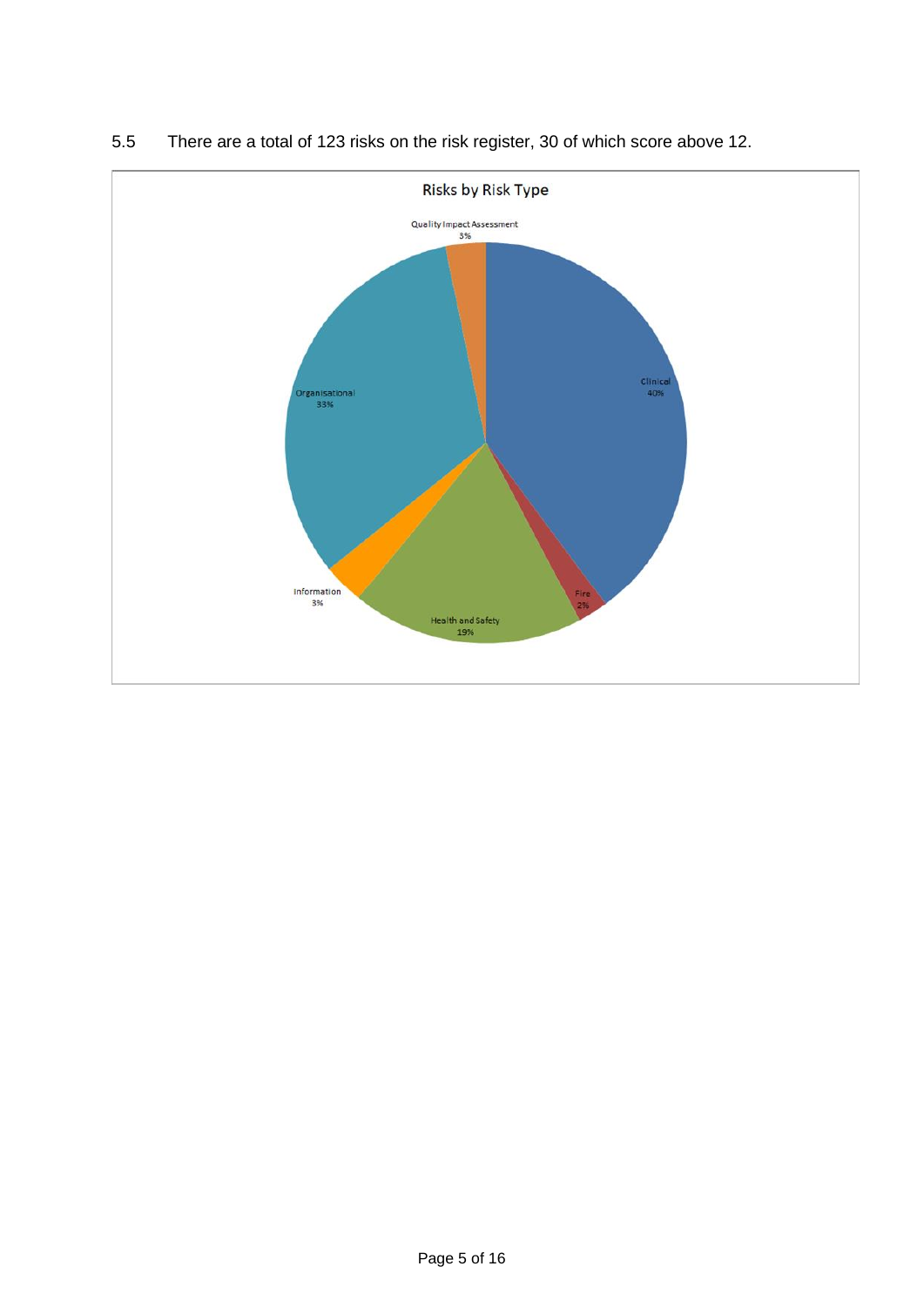

- 5.6 All operational risks scoring 12 and above are reviewed and discussed at subcommittees of the Trust Board and issues with the mitigation, controls and actions are escalated as appropriate to the Board. Sub-committees also undertake a biannual review of all risks assigned to the relevant sub-committee ensuring scrutiny of all risks on a regular basis.
- 5.7 All new risks are reviewed by senior leaders monthly at the Wider Executive Team together with high scoring and high impact risks. The monthly meetings also take a thematic review of all risks within a particular division. This has led to greater scrutiny of risks and greater consistency in articulation of risks throughout the Trust.
- 5.8 The assurance on how risks are identified, managed and impact mitigated is integral to the Trust Board's approach to performance through the Integrated Governance Report.
- 5.9 The risks relating to COVID-19 are reviewed weekly at the Incident Management Team meeting and at the Clinical Operational Boards that took place on 3<sup>rd</sup>, 4<sup>th</sup> and 5<sup>th</sup> May 2022.
- 5.10 The Trust's Board Assurance framework format will be reviewed and presented to the Audit Committee for approval in July 2022. The revised version will be presented to the Trust Board in July 2022.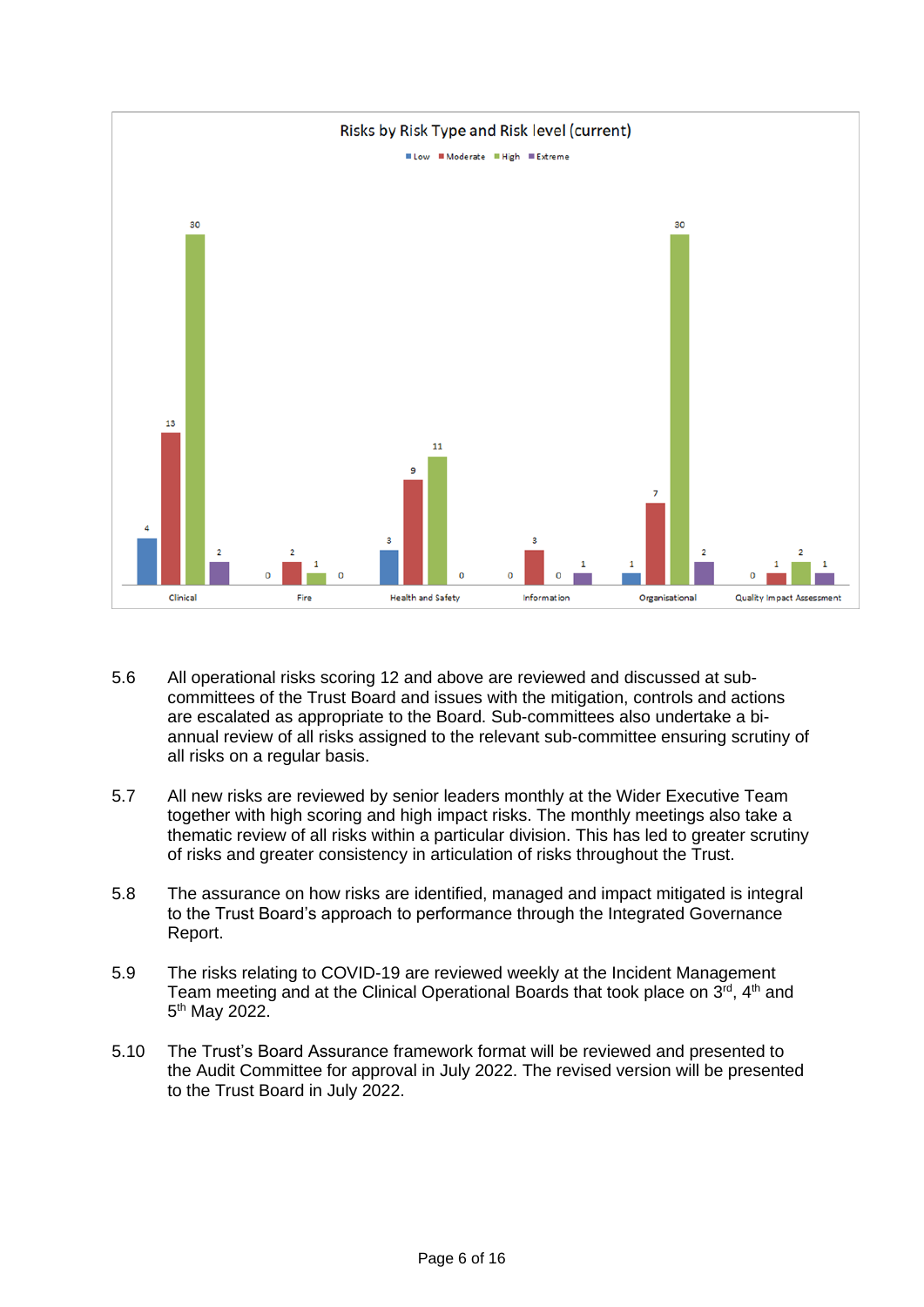#### **6 ANNUAL SLAVERY AND HUMAN TRAFFICKING STATEMENT 2022/23**

- 6.1 Section 54 of the Modern Slavery Act 2015 requires organisations to develop and maintain a slavery and human trafficking statement each year. The Slavery and Human Trafficking statement sets out what steps organisations have taken to ensure modern slavery is not taking place in their business or supply chains. The Trust follows good practice and take steps to prevent slavery and human trafficking.
- 6.2 **Appendix B** is the Trust's Annual Slavery and Human Trafficking Statement for 2022/23.
- 6.3 The Board is asked to review and approve the Annual Slavery and Human Trafficking Statement for use and publication on our website.

#### **7 SELF ASSESSMENT OF GOVERNANCE**

7.1 The Trust Board is required by its regulator, NHS Improvement, to sign off a selfcertification of its governance. The Board is asked to certify that the Trust complies with conditions similar to Condition G6 (3) and Condition FT4 (8) as detailed in **Appendix C**.

The evidence of compliance with conditions similar to G6 (3) is:

- Internal and external audit
- Counter fraud team
- Reviews by other external organisations e.g. Commissioners, CQC and NHS Improvement
- Clinical audit
- Reports to the Board and subcommittees including on quality, finance, performance and risk
- Trust Board Assurance Framework
- Annual Governance Statement
- The Board's Well Led Domain self-assessment and improvement plan.
- Complaints and incidents
- Whistleblowing

The evidence and compliance statement for FT4 (8) is:

- Regular Board meetings and Board development seminars
- Internal and external audit
- Reviews by other external organisations e.g. Commissioners, CQC and NHS improvement
- Clinical audit
- Reports to the Board and subcommittees including on quality, finance, performance and risk
- The Board's Well Led Domain self-assessment and improvement plan.
- Annual Staff survey
- Benchmarking data against other NHS providers
- Staff and Patient Stories to the Board and Clinical Operational Boards
- Complaints and incidents
- Annual review of the Board and sub-committees structures and terms of reference
- Whistleblowing and Raising Concerns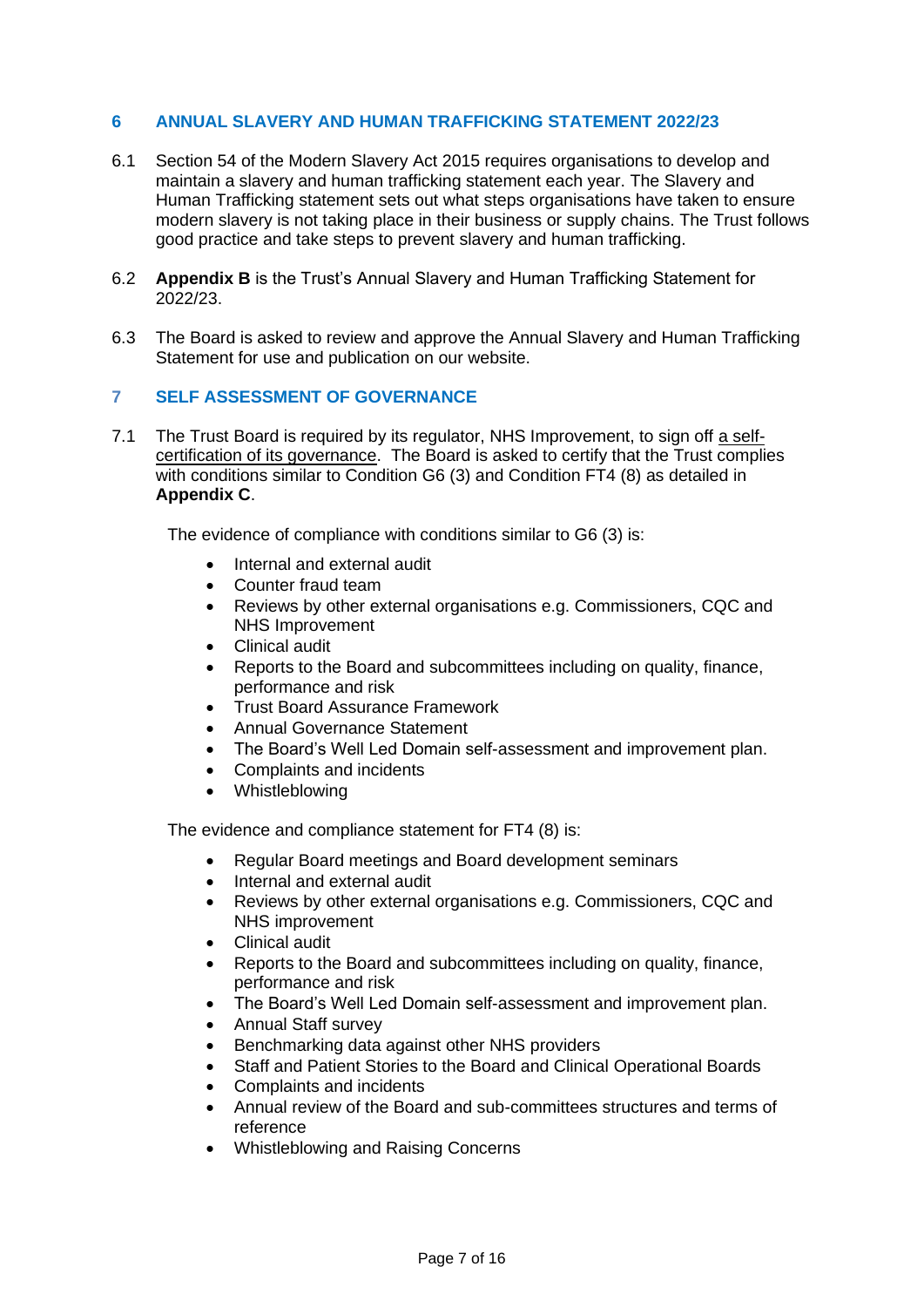- 7.2 The above list, while not exhaustive, highlights some of the key sources of assurance for the Board in 2021/22. Where improvement actions have been identified, the Board and its Committees will have oversight of implementation of the action plan in line with the escalation framework.
- 7.3 On 11<sup>th</sup> April 2022 Audit Committee meeting, the Committee received positive opinion on 2021/22 draft Head of Internal Audit Opinion. The external audit opinion will be presented at the extraordinary Audit Committee meeting on 16th June 2022. We do not anticipate that there will be any concerns which will materially impact the Trust's compliance with the conditions as set out below.
- 7.4 The approval of the self certification of governance, is also in line with the statements, I as Accountable Officer, make in the annual report, concerning governance, leadership and risk management in the organisation.

#### **8 COMMUNICATIONS UPDATE**

- 8.1 The following initiatives have contributed to raising awareness of the services delivered by the Trust:
	- Dame Rachel de Souza, Children's Commissioner visited the Trust's Community Paediatric Service in Luton recently and met with clinicians and parents to hear about their achievements and challenges. She commended colleagues for the 'superb' work they are doing with children.
	- Our Luton paediatric epilepsy team, together with the Bedfordshire Hospitals team, had a case study entitled 'Patients Know Best' (PKB) selected by NHS England as a case study for their 'Beneficial Changes Network'. PKB is an online platform and digital handheld record designed to improve care and reduce the likelihood of being admitted to hospital for a seizure.
	- An article on the Neurodiversity Diagnosis Support Pack produced by our Bedfordshire and Luton children's services was published in the British Medical Journal. NHS England has expressed interest in sharing this resource as best practice nationally.
	- An iCaSH submission from Dr Graham McKinnon to the BASHH annual conference has been accepted. Graham has been invited to present on work he and the service have been doing in collaboration with the local GP's and Drugs Service to combat the spread of syphilis.
	- Our Norfolk Healthy Child Programme colleagues have shared its approach to developing the Just One Norfolk platform including clinical information and parental advice and guidance, with colleagues in Perth, Australia. Norfolk HCP will be acknowledge in any adapted resources.
	- Our Huntingdon Mental Health Schools Team was visited by the national MHST team to share examples of local good practice and innovation.
- 8.2 Social media campaigns have included: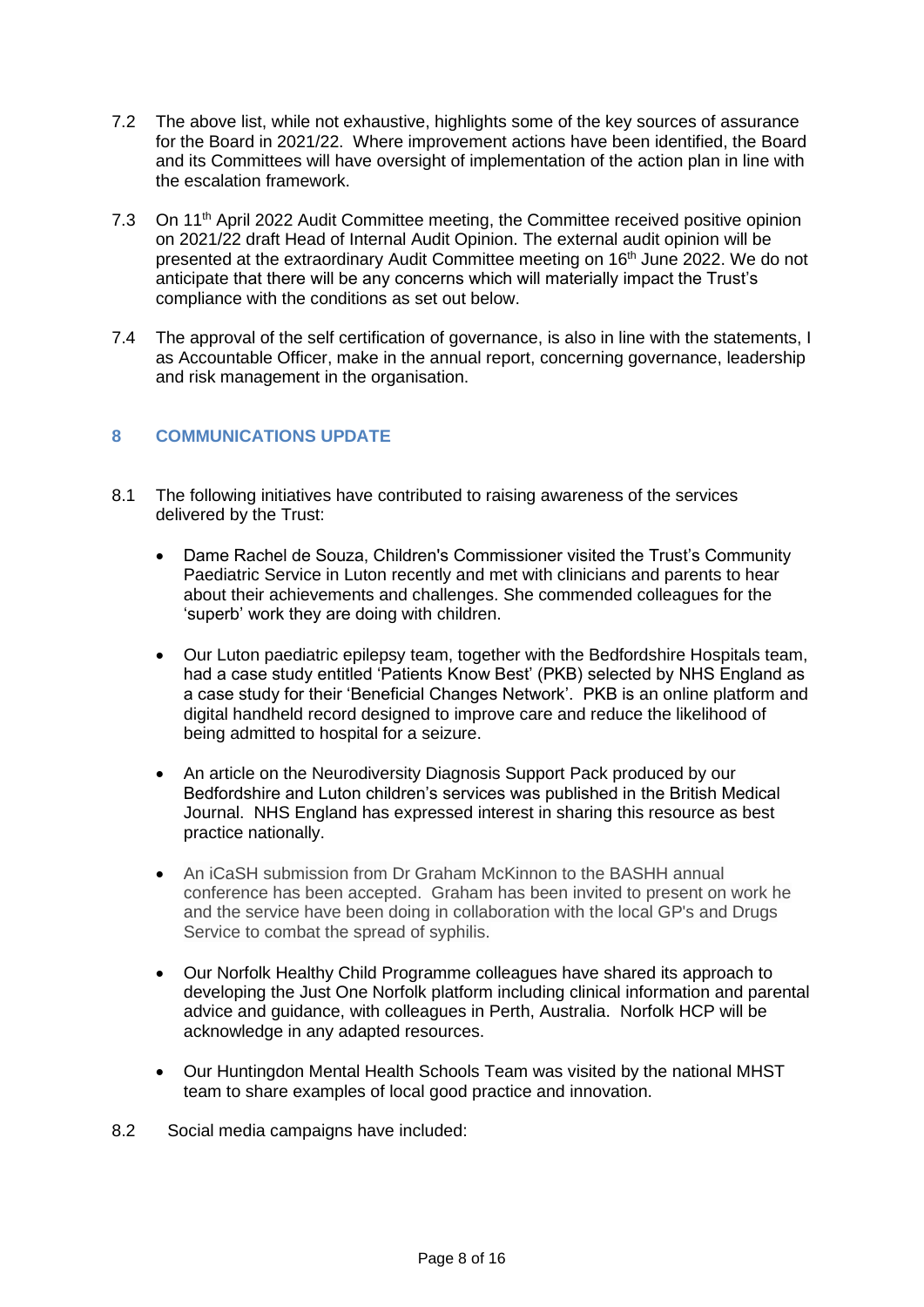- in Norfolk: childhood illnesses; Pathway to Parenting pathway; events to support children's communication skills; various recruitment/vacancies; promotion of pop-up events in localities to share new features available on JustOneNorfolk including selfcare and family health; school readiness tips and quizzes
- in Cambridgeshire and Peterborough: signposting to a new occupational therapy advice line; various recruitment/vacancies; ICON – its normal for babies to cry; ChatHealth; Dreamdrops Charity fund-raising; infant feeding and weaning; childhood development; Best Start in Life support flyer/QR codes
- in Bedfordshire and Luton services: 3 month baby review; maternal mental health week, activities to support sensory processing difficulties; developmental skills package; virtual pop up events with health visitors; promotion of the health visitor/school nursing health hub; Insulin Safety Week; DOCLA Lived Experience Advisory Panel; promotion of tissue viability service; various recruitment/vacancies
- Positive feedback from service users has been shared across all social media channels, as have messages to promote Recite software – a web accessibility assistive toolbar providing text to speech functionality; customisable styling features and reading support aids and a translation tool for 100 languages (35 of which also have a text to speech option)
- National promotional materials were disseminated via social media channels including for the following campaigns: Mental Health Awareness Week; World Asthma Day; National Weaning Week and more.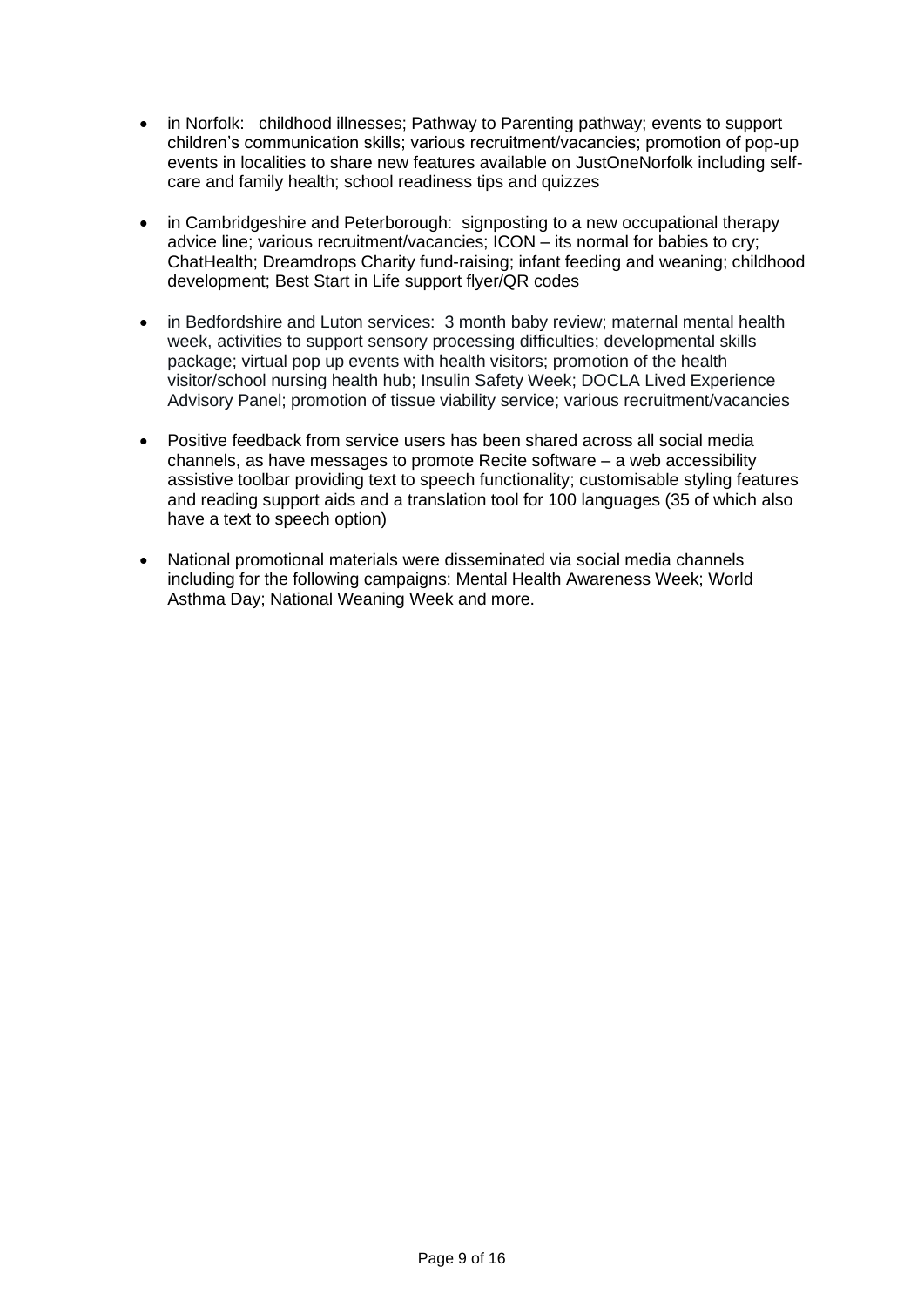# **Appendix A**

|         |                                                                                                                                                                                                                                                                                                                                                                     |                         |                                | <b>Increasing Assurance</b><br>FIFSt Line of Assurance:<br>Second Line of Assurance:<br><b>i niru Line oi Assurance;</b> |                       |                         |                       |                       |                    |                                |                          |               |                         |                |                         |                             |                          |                              |                             |                |                            |                       |                                                                         |            |
|---------|---------------------------------------------------------------------------------------------------------------------------------------------------------------------------------------------------------------------------------------------------------------------------------------------------------------------------------------------------------------------|-------------------------|--------------------------------|--------------------------------------------------------------------------------------------------------------------------|-----------------------|-------------------------|-----------------------|-----------------------|--------------------|--------------------------------|--------------------------|---------------|-------------------------|----------------|-------------------------|-----------------------------|--------------------------|------------------------------|-----------------------------|----------------|----------------------------|-----------------------|-------------------------------------------------------------------------|------------|
|         | $\checkmark$                                                                                                                                                                                                                                                                                                                                                        | ë<br>rrent Ri<br>Rating | $\overline{a}$                 | SMT <sub>M</sub>                                                                                                         | <b>Clinical Audit</b> | Complian<br>Dicies, pro | al Plan<br>ation<br>å | <b>PS</b><br>$\sharp$ | 호 ㅎ<br>ng Gr<br>ुः | ະ<br>ແ<br>$\frac{1}{2}$<br>5 F | $\mathbf{e}$<br>품.       | Othe<br>Subco | Rep<br>App<br><b>TE</b> | and F<br>Staff | Trust<br>$\overline{a}$ | ತಿ<br>ed Review<br>QC/NHSI) | dit Comm                 | Ĵ<br>Staff<br>$\overline{a}$ | Fraud<br>Counter<br>Service | दै<br>Internal | ಕ<br>$\frac{1}{5}$<br>Exte | Rep<br>$\overline{a}$ | וdepen.<br>תernal<br>יומפרו<br>r Indepe<br>Externa<br>w/Inter<br>흉<br>æ |            |
| Risk ID |                                                                                                                                                                                                                                                                                                                                                                     |                         |                                |                                                                                                                          |                       |                         |                       |                       |                    |                                |                          |               |                         |                |                         |                             |                          |                              |                             |                |                            |                       |                                                                         |            |
| 3300    | Delivery of the mass vaccination programme for our staff and to the communities<br>across Norfolk & Waveney, Cambridgeshire & Peterborough may be impeded by a<br>range of factors including workforce supply and vaccine which could result in<br>continued risk to our staff, the delivery of services to patients and those<br>communities awaiting vaccination. |                         | SO1/SO3                        |                                                                                                                          |                       |                         |                       | ✓                     |                    |                                |                          |               |                         | $\checkmark$   |                         |                             |                          |                              |                             | $\blacksquare$ | $\sim$                     | √                     |                                                                         | Reasonable |
| 3163    | There is a risk that the delivery of high quality care will be adversely affected if<br>levels of staff morale reduce.                                                                                                                                                                                                                                              | 20                      | SO1/SO2                        | $\checkmark$                                                                                                             | $\sim$                |                         | $\checkmark$          | $\checkmark$          |                    | $\boldsymbol{\mathsf{x}}$      | $\sim$                   | ✓             | $\checkmark$            | $\checkmark$   | √                       | $\blacksquare$              |                          |                              |                             | $\sim$         | ×                          | ✓                     | $\checkmark$                                                            | Reasonable |
| 3164    | There is a risk that the Trust is unable to maintain high quality care due to the<br>number of services/teams facing workforce challenges.                                                                                                                                                                                                                          |                         | SO1/SO2<br>/SO <sub>3</sub>    | $\checkmark$                                                                                                             | $\sim$                |                         |                       | √                     |                    | $\boldsymbol{\mathsf{x}}$      | $\blacksquare$           | √             |                         | V              |                         | $\blacksquare$              |                          | $\checkmark$                 |                             | $\sim$         | ٠                          | ✓                     | $\checkmark$                                                            | Reasonable |
| 3165    | There is a risk that the Trust does not have sufficient capacity and capability to<br>$\vert$ manage and meet commissioner and patients expectations, due to the complexity $\vert\vert$<br>of system working.                                                                                                                                                      |                         | SO1/SO3                        | $\checkmark$                                                                                                             |                       |                         |                       | $\checkmark$          |                    | $\boldsymbol{\mathsf{x}}$      | $\overline{\phantom{a}}$ |               |                         | $\checkmark$   |                         |                             |                          | $\boldsymbol{J}$             |                             | $\blacksquare$ | $\blacksquare$             | $\checkmark$          |                                                                         | Reasonable |
| 3166    | There is a risk that patients and service users do not receive outstanding care if<br>services fail to remain compliant with CQC Fundamentals of Care standards                                                                                                                                                                                                     |                         | SO1/SO <sub>2</sub>            |                                                                                                                          | $\blacksquare$        |                         |                       | $\checkmark$          |                    | $\boldsymbol{\mathsf{x}}$      | $\overline{\phantom{a}}$ | $\checkmark$  | $\checkmark$            | $\checkmark$   |                         |                             |                          | $\checkmark$                 |                             | $\sim$         | ٠                          | √                     |                                                                         | Reasonable |
| 3167    | As the NHS is performance managed and discharges accountability at system<br>level, there is a risk that the Trust is treated only through the view of the<br>challenged Cambridgeshire/Peterborough system and therefore access to capital;<br>revenue support and discretionary national transformation monies are not<br>available to the organisation           |                         | SO3/SO4                        | $\checkmark$                                                                                                             |                       |                         |                       | ✓                     |                    | $\boldsymbol{\mathsf{x}}$      |                          | $\checkmark$  | √                       |                | ✓                       | $\blacksquare$              | $\overline{\phantom{a}}$ |                              | ✓                           | $\sim$         | $\overline{\phantom{a}}$   | ✓                     |                                                                         | Reasonable |
| 3426    | If there is a surge in Service demands over the months Nov- March (winter<br>period), the Trust may not have sufficient resources leading to sub-optimal<br>Service delivery.                                                                                                                                                                                       | 12                      | SO1/SO <sub>2</sub><br>/SO3/SO | ✓                                                                                                                        |                       |                         |                       | ✓                     |                    |                                | $\overline{\phantom{a}}$ | √             |                         | ✓              | ✓                       |                             |                          |                              |                             | $\sim$         | $\blacksquare$             | $\checkmark$          |                                                                         | Reasonable |

#### **Assurance Level Key:**

| <mark>Inadequate Assurance<br/>Partial Assurance</mark> |  |  |  |
|---------------------------------------------------------|--|--|--|
|                                                         |  |  |  |
| <b>Reasonable Assurance</b>                             |  |  |  |
|                                                         |  |  |  |
|                                                         |  |  |  |
|                                                         |  |  |  |
|                                                         |  |  |  |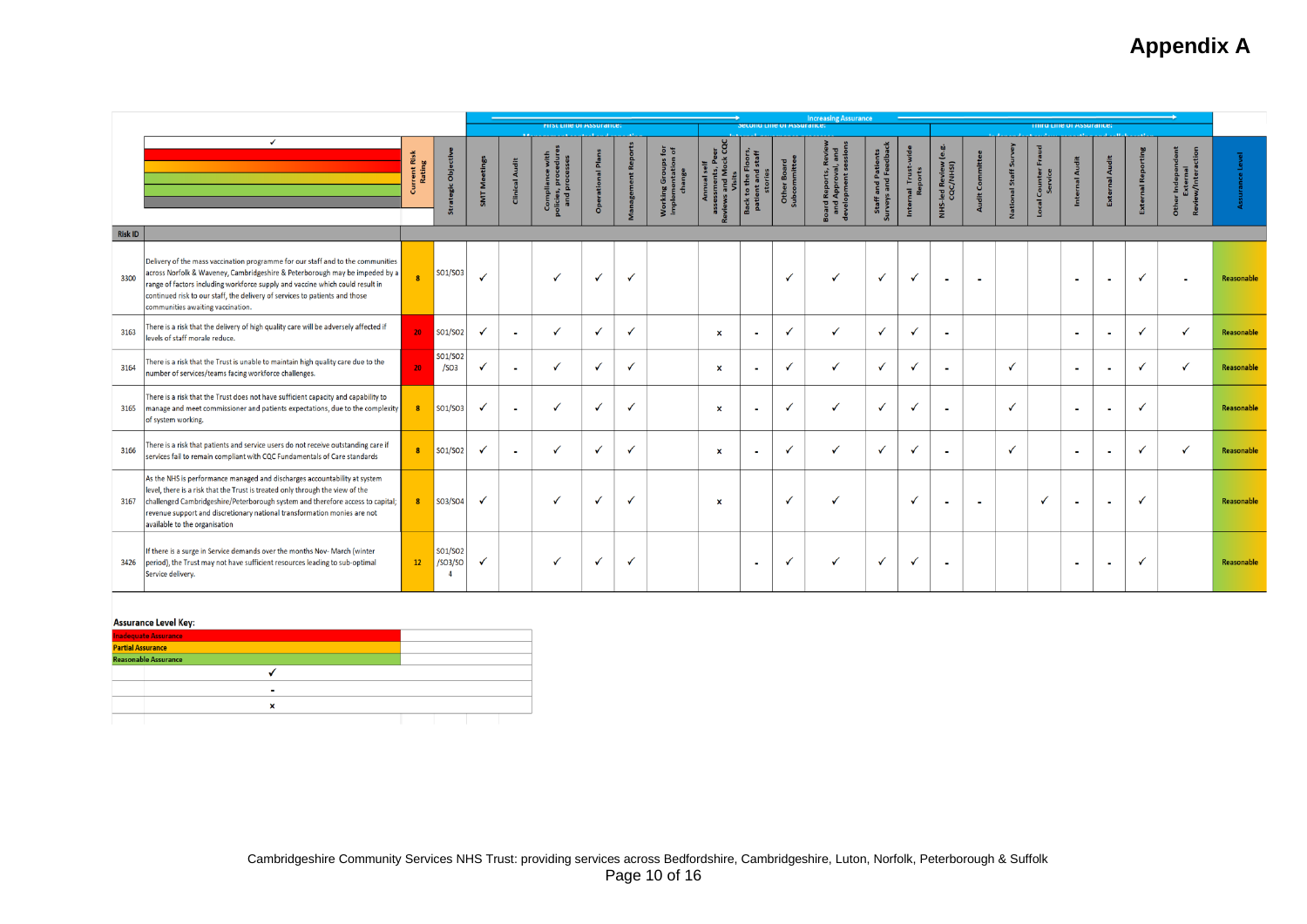#### **Slavery and Human Trafficking Statement for 2022/23**

Cambridgeshire Community Services NHS Trust continues to fully support the Government's objectives to eradicate modern slavery and human trafficking and recognises the significant role the NHS has to play in both combatting it, and supporting victims. In particular, we are strongly committed to ensuring our supply chains and business activities are free from ethical and labour standards abuses. Steps taken to date are included below.

#### **Our Staff**

We confirm the identities of all new employees and their right to work in the United Kingdom, and pay all our employees in line with best practice and national guidance. Our Grievance Policy and Raising Concerns Policy additionally give a platform for our employees to raise concerns about poor working practices.

#### **Whistleblowing**

The Trust has a process for investigating any concerns raised by our staff in line with national guidance. Our staff are encouraged to raise concerns in line with our Raising Concerns Policy without fear of retaliation. The policy also provides for concerns to be raised anonymously, if required. Staff also have the option to escalate concerns to the National Guardian's Office if they are not satisfied with the outcome of the internal investigation.

#### **Procurement and our supply chain**

The Trust complies with the Public Contracts Regulations 2015 and uses the mandatory Crown Commercial Services (CCS) Standard Selection Questionnaire on procurements, which exceed the prescribed threshold. Bidders are required to confirm their compliance with the Modern Slavery Act.

Our procurement and contracting team is qualified and experienced in managing healthcare contracts and have receive appropriate briefing on the requirements of the Modern Slavery Act 2015, which includes:

- requesting evidence of their plans and arrangements to prevent slavery in their activities and supply chain;
- using our routine contract management meetings with our providers, to address any issues around modern slavery;
- implementing any relevant clauses contained within the Standard NHS Contract; and
- Training and Awareness.

#### **Patients and Service Users**

Modern Slavery awareness is integrated into our safeguarding policies and training. Awareness is also raised through information sharing on the Trust intranet and on the public website. This is to ensure that our staff know how to raise concerns if they suspect modern slavery or human trafficking when interacting with patients or service users.

#### **Review of effectiveness**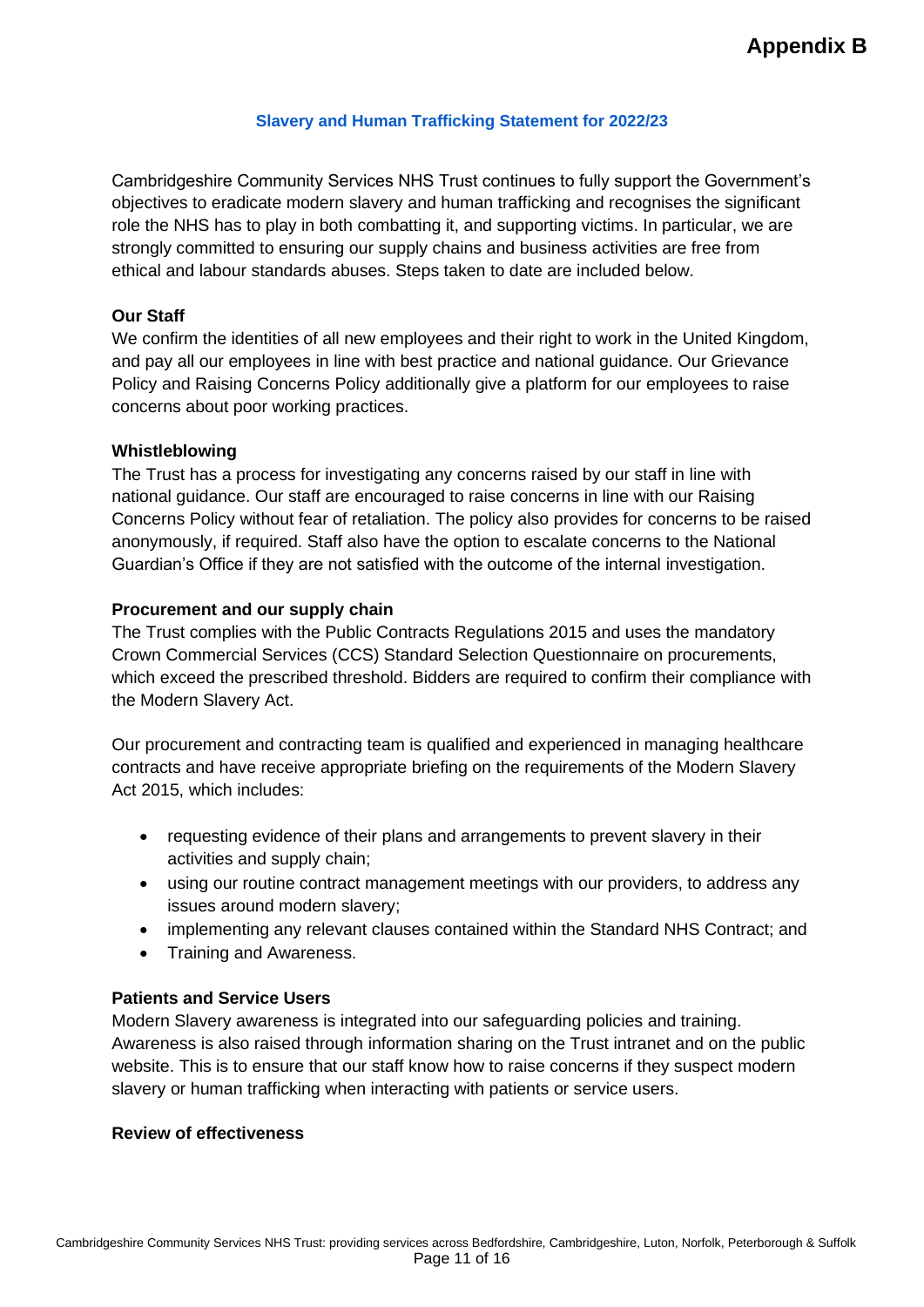We continue to take further steps to identify, assess and monitor potential risk areas in terms of modern slavery and human trafficking, particularly in our supply chains.

In 2022/23, our anti-slavery programme will also work to:

- continue to support our staff to understand and respond to modern slavery and human trafficking, and the impact that each and every individual working in the NHS can have in keeping present and potential future victims of modern slavery and human trafficking safe through our Safeguarding team;
- continue to ensure that all our staff have access to formal training on modern slavery and human trafficking which will provide the latest information and the skills to deal with it; and
- work with our partners to ensure modern slavery and human trafficking are taken seriously and feature prominently in safeguarding agendas.

This statement is made pursuant to section 54(1) of the Modern Slavery Act 2015 and applies to Cambridgeshire Community Services NHS Trust.

The Board approved this statement at its meeting on 18 May 2022.

Matthew Winn

Chief Executive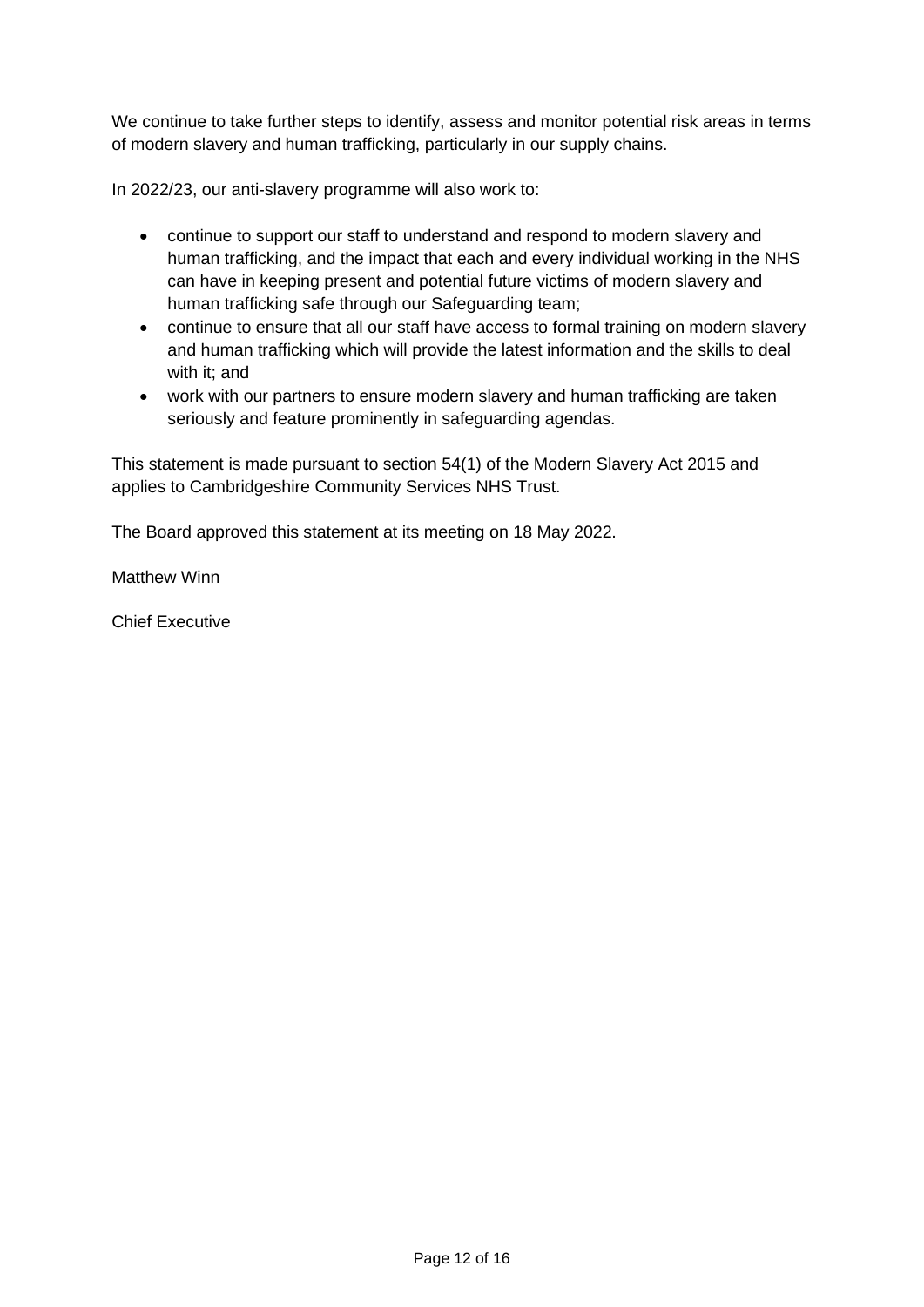# **Self-Certification for NHS Trusts – May 2022**

#### **Introduction**

Although NHS Trusts are exempted from needing a provider licence, directions from the Secretary of State requires NHS Improvement to ensure that NHS Trusts comply with the conditions equivalent to the licence as it deems appropriate. NHS Trusts are also required to confirm that they have complied with governance requirements.

The Single Oversight Framework (SOF) bases its oversight on the NHS provider licence. NHS trusts are therefore legally subject to the equivalent of certain provider licence conditions (including Condition G6 and Condition FT4) and are required to self-certify under these conditions which are set out in the NHS provider licence. The licence includes requirements to comply with the National Health Service Act 2006, the Health and Social Care Act 2008, the Health Act 2009 and the Health and Social Care Act 2012, and to have regard to the NHS Constitution.

#### **Recommendation**

The Board is asked to certify compliance with the following conditions which are required by NHS Improvement under the NHS Provider Licence, Health and Social Care Act 2012 and NHS Constitution with regard to:

- Licence Condition G6 (3) The provider has taken all precautions necessary to comply with conditions similar to condition G6 (3) of the licence, NHS Acts and NHS Constitution.
- Licence Condition FT4 (8) The provider has complied with required governance arrangements.

The Board is also asked to authorise the Chair to sign the self-certification on behalf of the Board.

| <b>NHS provider licence condition:</b>                                                                                                                                                                                                                                                                                                                                                                                                          | Confirmed | Not Confirmed |
|-------------------------------------------------------------------------------------------------------------------------------------------------------------------------------------------------------------------------------------------------------------------------------------------------------------------------------------------------------------------------------------------------------------------------------------------------|-----------|---------------|
| Licence Condition G6 $(3)$ – Following a review for the purpose of paragraph<br>2(b) of licence condition G6, the Directors of the Licensee are satisfied that, in<br>the Financial Year most recently ended (2021/22), the Licensee took all such<br>precautions as were necessary in order to comply with the conditions of the<br>licence, any requirements imposed on it under the NHS Acts and have had<br>regard to the NHS Constitution. |           |               |
| Condition FT4 (8) – The provider has complied with governance arrangements<br>as set out in this Condition.                                                                                                                                                                                                                                                                                                                                     | ✓         |               |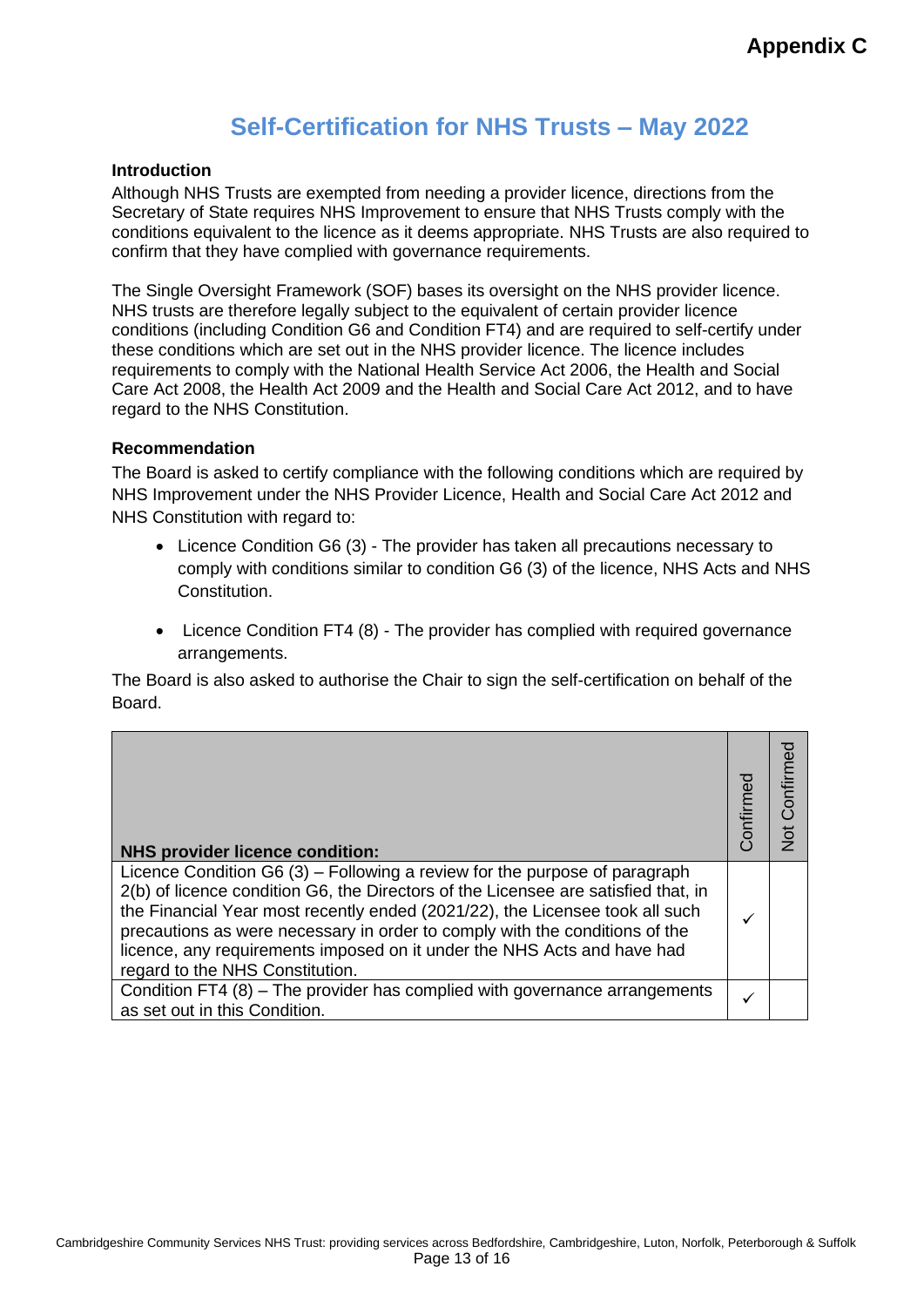Further detail on confirmation statements provided above is captured within the Annual Governance Statement as part of the Trust Annual Report for 2021/22. The Audit Committee will be meeting in June 2022 to consider the Annual report.

#### **Signed on Behalf of the Board:**

Mary Elford (Chair) Signature:…………………………………………… Date:…………………………………………………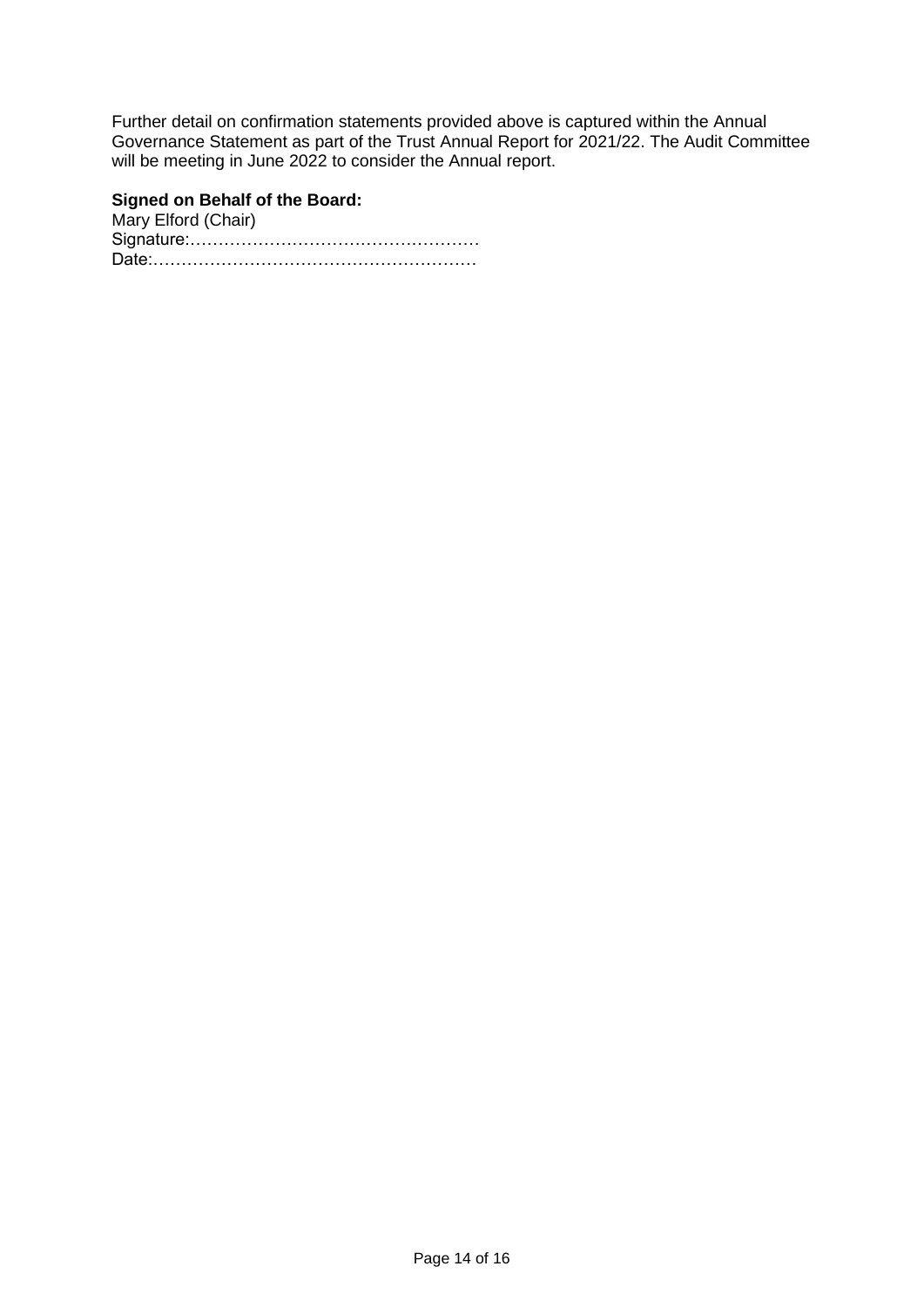## **APPENDIX C (continued)**

### **Relevant provisions of the NHS provider license**

### Condition G6 – Systems for compliance with licence conditions (Foundation Trusts and NHS Trusts)

- 1. Condition G6 requires NHS providers to have processes and systems that:
	- a) Identify risks to compliance with the licence, NHS acts and the NHS Constitution b) Guard against those risks occurring
- 2. Following a review for the purpose of paragraph (b) of licence condition G6, the Directors of the Licensee are satisfied that, in the Financial Year most recently ended, the Licensee took all such precautions as were necessary in order to comply with the conditions of the licence, any requirements imposed on it under the NHS Acts and have had regard to the NHS Constitution.

#### Condition FT4 – governance arrangements

- 1. Condition FT4 is about systems and processes for good governance. NHS providers must make a corporate governance statement under condition FT4 (8) as to current and future compliance with condition FT4.
- 2. The Board is satisfied that the Licensee applies those principles, systems and standards of good corporate governance which reasonably would be regarded as appropriate for a supplier of health care services to the NHS.
- 3. The Board has regard to such guidance on good corporate governance as may be issued by NHS Improvement from time to time
- 4. The Board is satisfied that the Licensee has established and implements:
	- a) Effective board and committee structures;
	- b) Clear responsibilities for its Board, for committees reporting to the Board and for staff reporting to the Board and those committees; and
	- c) Clear reporting lines and accountabilities throughout its organisation.
- 5. The Board is satisfied that the Licensee has established and effectively implements systems and/or processes:
	- a) To ensure compliance with the Licensee's duty to operate efficiently, economically and effectively;
	- b) For timely and effective scrutiny and oversight by the Board of the Licensee's operations;
	- c) To ensure compliance with health care standards binding on the Licensee including but not restricted to standards specified by the Secretary of State, the Care Quality Commission, the NHS Commissioning Board and statutory regulators of health care professions;
	- d) For effective financial decision-making, management and control;